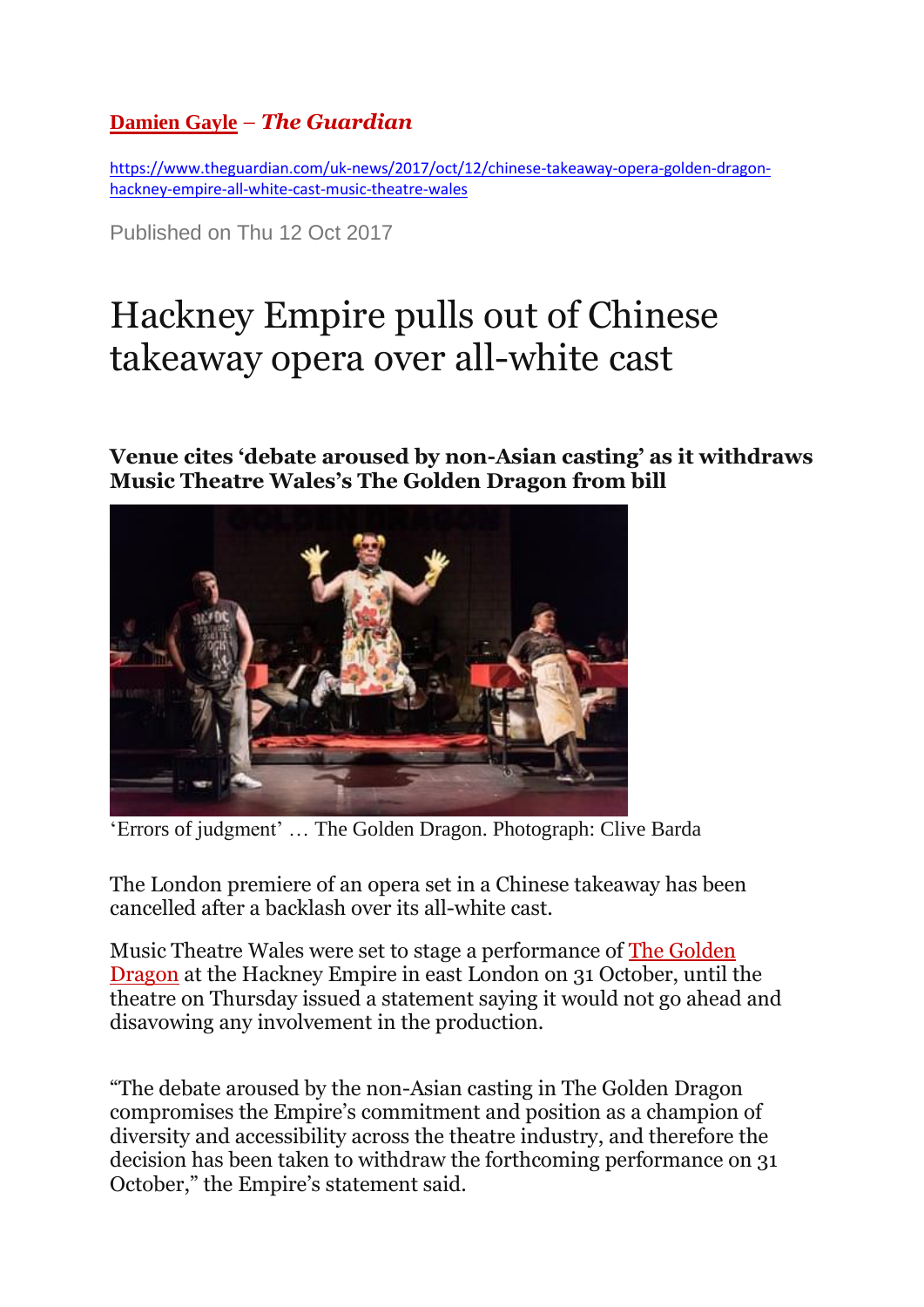"Music Theatre Wales were renting the theatre for this production and Hackney Empire has not been involved in any part of the production or casting process."

Written by Peter Eötvös, a Hungarian, and based on a script by German playwright Roland [Schimmelpfennig,](https://www.theguardian.com/stage/roland-schimmelpfennig) the opera, which has already toured the country, features a cast of five performing multiple roles, including "Chinese mother", "Chinese aunt", "Old Asian" and "An Asian". Music Theatre Wales previously defended the all-white casting, saying the play was an example of "post-Brechtian storytelling" and that "quite deliberately, there is no realism". However, a [review](https://www.thestage.co.uk/reviews/2017/the-golden-dragon-review-at-sherman-theatre-cardiff-thought-provoking/) in trade paper the [Stage](https://www.thestage.co.uk/reviews/2017/the-golden-dragon-review-at-sherman-theatre-cardiff-thought-provoking/) warned that, despite combining "scathingly witty burlesque with an increasingly sombre social drama", the play trod "a fine line between righteous satire and cultural cliche".

Kumiko Mendl, the artistic director of Yellow Earth [Theatre,](http://yellowearth.org/) which champions British east Asian performers, said the production's failure to cast appropriately had angered and upset her, her colleagues and the wider community, and that she had written to Music Theatre Wales to raise her concerns. She backed the Hackney Empire for acting in accordance with its stated beliefs about diversity.

"We've had a number of incidents over the years and this is yet another one," she said. "Obviously this is the opera world, which is notoriously undiverse, but this play would have been a fantastic opportunity for them to go out and find diverse opera singers, especially east Asian opera singers.

"It doesn't make sense that it's an all-Caucasian cast, particularly when it is about nationalities, ethnicities and the immigrant experience. You can't say that the immigrant experience is purely just a white experience. That doesn't make sense at all.

"Personally I know opera singers of east Asian descent who would've been great in this and would've loved that opportunity to play all those different parts and work with obviously a well-renowned company."

Music Theatre Wales responded to the cancellation by acknowledging mistakes, and adding that although the depiction of non-white characters by white performers was widespread within the world of opera, it was problematic.

"We should have reflected more deeply on the implications it had for the kind of production we made," the company said. "These errors of judgment were ours alone. Our exceptional performers are not to blame."

It added: "This is a transformative experience for the company and one from which we are determined to learn. We are already in the process of meeting with a number of professionals and practitioners who wrote to us